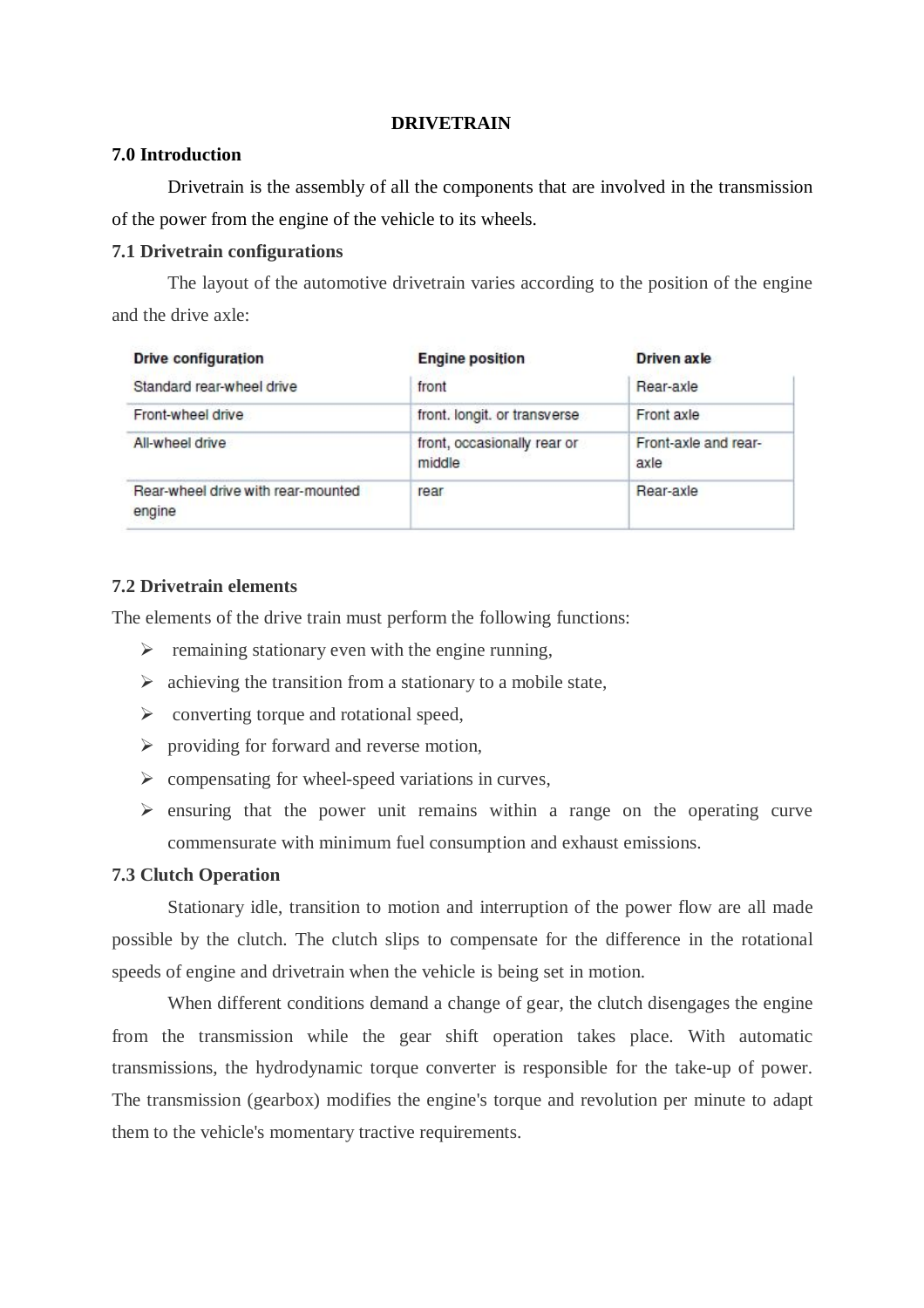The overall conversion of the drivetrain is the product of the constant transmission ratio of the axle differential and the variable transmission ratio of the gearbox – assuming there are no other transmission stages involved. Gearboxes are almost always multiple fixedratio gearboxes though some are of the continuously variable ratio type. Gearboxes generally fall into one of two categories:(i) manual gearboxes with spur gears and a layshaft arrangement and (ii) load-actuated automatic transmissions with planetary gears. The transmission also allows the selection of different rotational directions for forward and reverse operation.

The differential allows laterally opposed axles and wheels to rotate at varying rates during cornering while providing uniform distribution of the driving forces. Limited-slip final drives respond to slippage at one of the wheels by limiting the differential effect, shifting additional power to the wheel at which traction is available.

Torsion dampers, hydrodynamic transmission elements, controlled-slip friction clutches or mass-suspension systems dissipate high vibration amplitudes, as well as protecting against overload and providing added ride comfort.

### **7.4 Power take-up elements**

### **7.4.1 Dry-plate friction clutch**

The friction clutch consists of a pressure plate, a clutch disk – featuring bonded or riveted friction surfaces – and the second friction surface represented by the engine-mounted flywheel. The flywheel and pressure plate provide the thermal absorption required for friction operation of the clutch; flywheel and pressure plate are connected directly to the engine, while the clutch disk is mounted on the transmission's input shaft.

A spring arrangement, frequently in the form of a central spring plate, applies the force which joins the flywheel, pressure plate and clutch disk for common rotation; in this state, the clutch is engaged for positive torque transfer. To disengage the clutch (e.g., for gear shifting), a mechanically or hydraulically actuated throw-out bearing applies force to the center of the pressure plate, thereby releasing the pressure at the periphery. The clutch is controlled either with a clutch pedal or with an electro-hydraulic, electro-pneumatic or electromechanical final-control element. A single- or multistage torsion damper, with or without a pre-damper, may be integrated in the clutch plate to absorb vibration.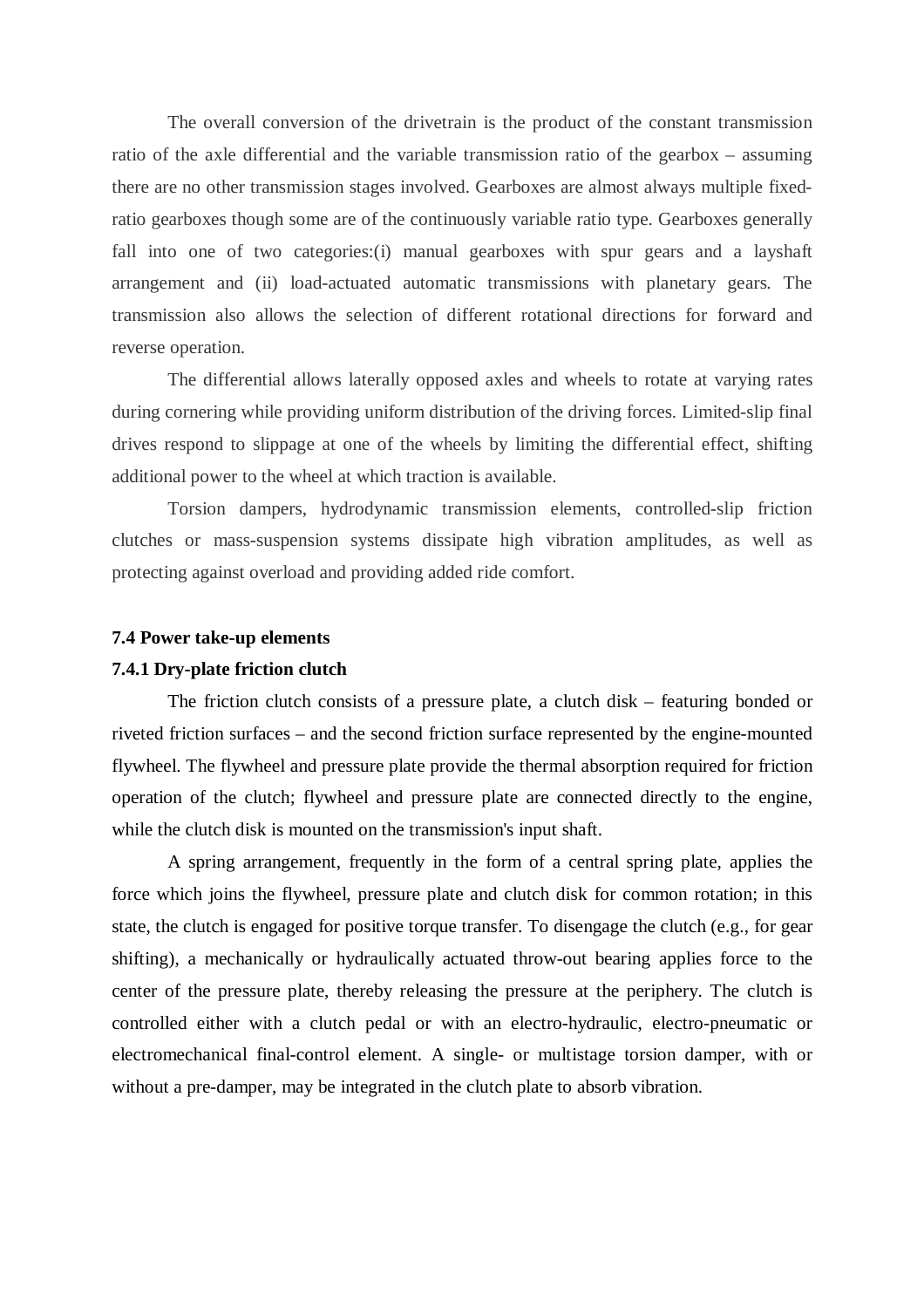

# **Figure 7.1: Clutch with dual-mass flywheel**

1 Dual-mass flywheel, 2 Flexible element, 3 Pressure plate, 4 Spring plate, 5 Friction plate, 6 Thrust bearing.



# **Figure 7.2: Automatic clutch, limited to clutch actuation**

1 Engine, 2 Engine min–1 sensor, 3 Clutch, 4 Transmission, 5 Servomotor, 6 ECU, 7 Speed sensor, 8 Accelerator pedal, 9 Clutch pedal.

A two-section (dual-mass) flywheel featuring a flexible intermediate element can be installed forward of the clutch for maximum insulation against vibrations. The resonant frequency of this sprung mass system is below the exciter frequency (ignition frequency) of the engine at idling speed and therefore outside the operating speed range. It acts as a vibration insulating element between the engine and the other drive-train components (lowpass filter).

When used together with electronic control units, the automatic clutch can provide either gradual engagement for starting off, or it can be applied in conjunction with a servo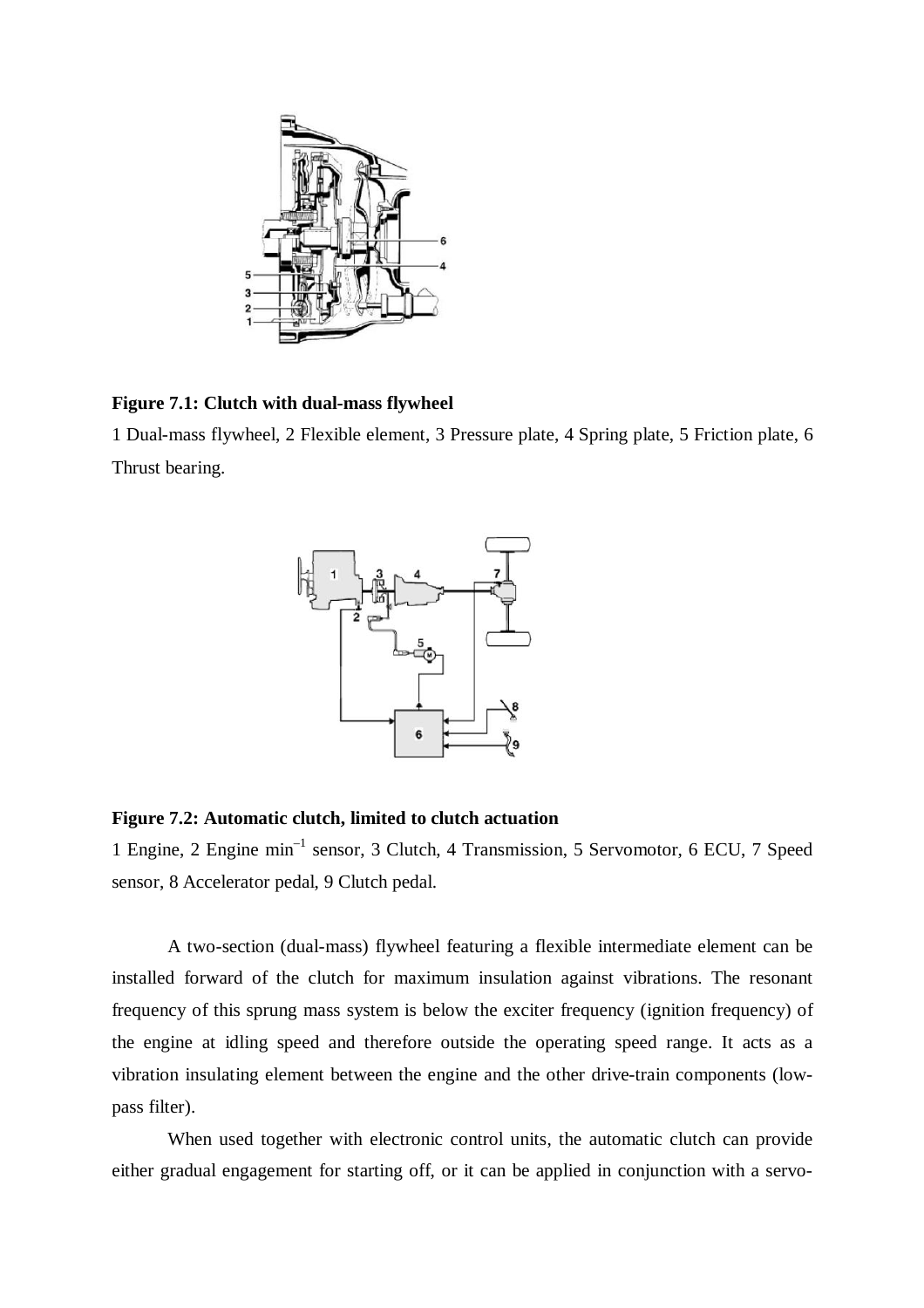operated shifting mechanism to form a fully-automatic transmission unit. Traction control and disengagement of power transmission during braking are also possible.

#### **7.4.2 Wet-plate friction clutch**

The wet-plate friction clutch has the advantage over the dry-plate version that its thermal performance is better as oil can be passed through to assist heat dissipation. However, its drag losses when disengaged are considerably higher than with a dry clutch. Use in combination with synchromesh gearboxes presents problems due to the increased synchronous load when changing gear. The wet clutch was introduced as a standard component on continuously variable car transmissions. It has space-saving advantages particularly when one or more friction-drive gear-shift components (multiplate clutch or clutch stop) that are present in any case can also be used for the power take-up process.

#### **7.4.3 Hydrodynamic torque converter**

The hydrodynamic torque converter consists of the impeller which is the driving component, the turbine which is the driven component and the stator which assists the torque converter function. The torque converter is filled with oil and transmits the engine torque by means of the viscosity of the oil. It compensates for the speed difference between the engine and the other drive-train components and is therefore ideally suited to a power take-up function. An impeller converts the mechanical energy into fluid energy; and a second transformation, back into mechanical energy, takes place at the blades within the turbine.



**Figure 7.3:** Hydrodynamic converter with lockup clutch 1 Lockup clutch, 2 Turbine, 3 Impeller, 4 Stator, 5 One-way clutch.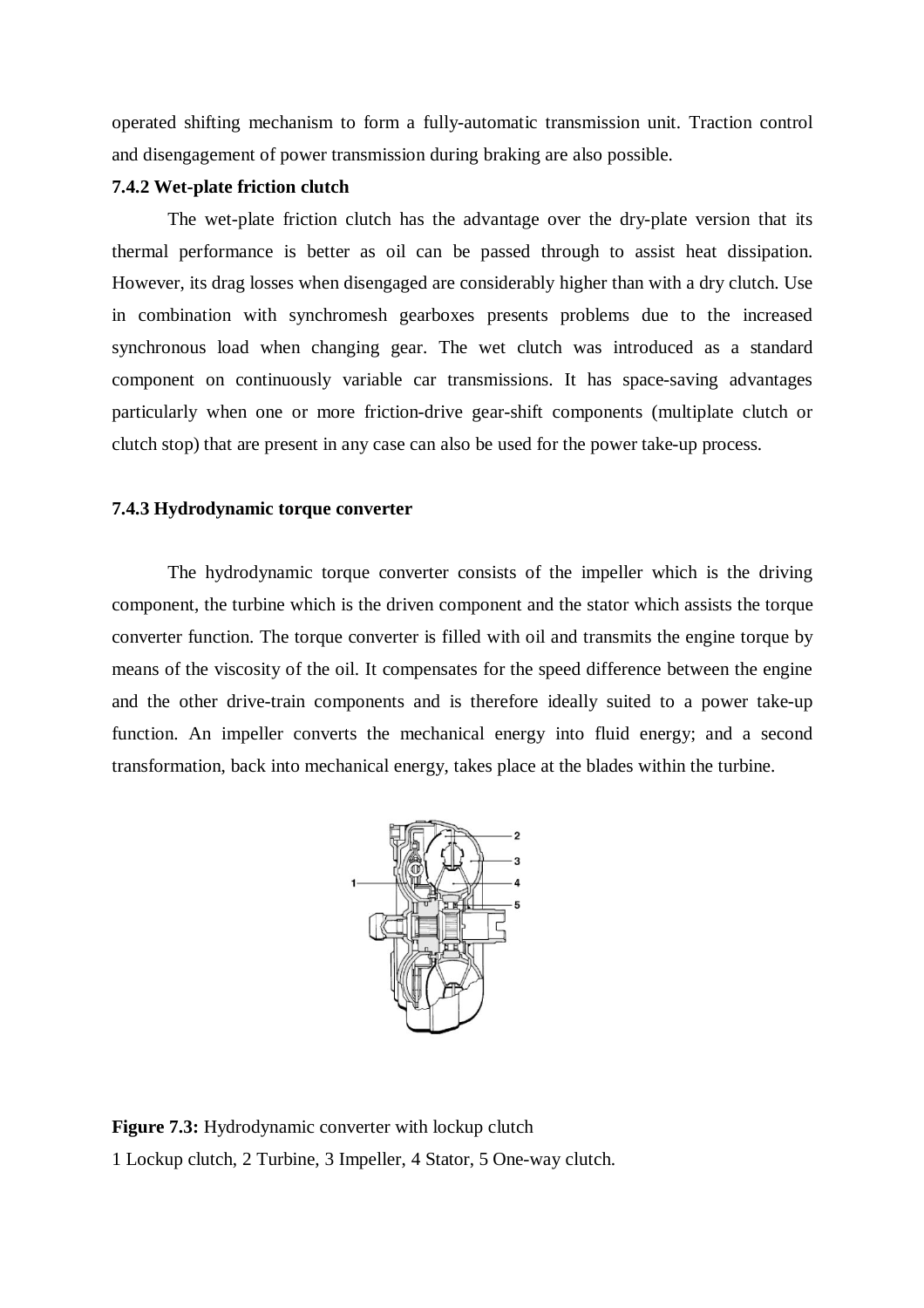The hydrodynamic torque converter is a fully automatic infinitely variable transmission with virtually zero-wear characteristics; it eliminates vibration peaks and absorbs vibration highly effectively. However, its conversion range and efficiency, particularly at high levels of slip, are not sufficient for motor-vehicle applications so that the torque converter can only be usefully employed in combination with multi-speed or continuously variable gearboxes.

#### **7.4.4 Converter lockup clutch**

In order to improve efficiency, the impeller and turbine can be locked together by a converter lockup clutch once power take-up is complete. The converter lockup clutch consists of a plunger with friction surface, which is connected to the turbine hub. The transmission's valve body regulates the direction in which the fluid flows through the converter to regulate coupling engagement.

The converter lockup clutch normally requires additional means of vibration absorption such as

- a torsion damper,
- controlled-slip operation of the converter lockup clutch at critical vibration levels or
- both of the above in combination.

## **7.4 Multi-speed gearbox**

Multi-speed gearboxes have become the established means of power transmission in motor vehicles. Good efficiency characteristics dependent upon the number of gears and engine torque characteristics, satisfactory to good adaptation to the traction hyperbola and easily mastered technology are the essential reasons for its success.

Gear shifting on multi-speed gearboxes is performed using either disengagement of power transmission (positively interlocking mechanism) or under load by a friction mechanism. The first group includes manual and semi-automatic gearboxes while the second group encompasses automatic transmissions.

The manually-shifted transmissions installed in passenger cars and in most heavy vehicles are dual-shaft units with main and countershaft (layshaft, idler gears). Transmissions in heavy commercial vehicles sometimes incorporate two or even three countershafts. In such cases, special design features are required in order to ensure that power is evenly distributed to all countershafts.

Automatic transmissions for cars and commercial vehicles are, in the majority of cases, planetary gear transmissions and only in rare cases are countershaft designs used. The